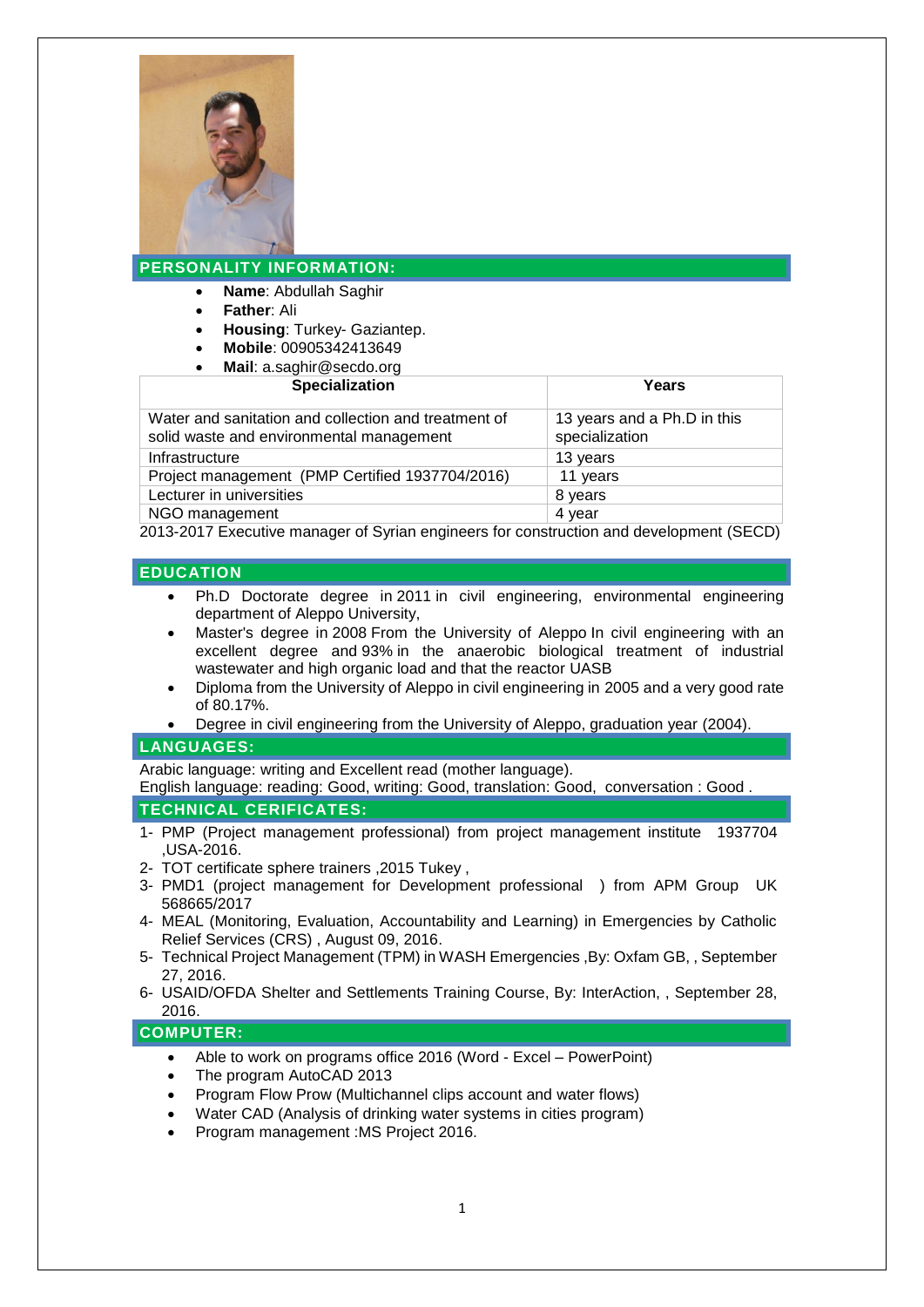## **PREVIOUS POSITIONS :**

| University /<br>College                           | <b>Place of</b><br><b>Employment</b> | Title                             | Dates of<br><b>Employment</b> |
|---------------------------------------------------|--------------------------------------|-----------------------------------|-------------------------------|
| Aljazeera university<br>engineering<br>department | Syria/Dier Alzor                     | Ph.D in engineering<br>department | 2011-2013                     |
| Aleppo university /<br>Civil engineering          | Syria/Aleppo                         | Lecturer                          | 2008-2011                     |
| General company of<br>sewage in Aleppo            | Syria/Aleppo                         | Office engineer                   | 2005-2008                     |

## **CURRENT POSITIONS:**

| <b>NGO</b>                                                              | Place of<br><b>Employment</b> | Title                         | Dates of<br><b>Employment</b> | <b>Full time/part</b><br>time       |
|-------------------------------------------------------------------------|-------------------------------|-------------------------------|-------------------------------|-------------------------------------|
| Syrian<br>engineers for<br>construction<br>and<br>development<br>(SECD) | Syria-Turkey                  | Chief<br>Executive<br>officer | 2015-2016                     | Consultant /part<br>time /volunteer |

#### **TEACHING EXPERIENCE:**

- 2011- 2013 I worked as a teacher in the College of Engineering / Civil Engineering Department at the University of private Aljazeera.
- And materials that I taught: Wastewater Treatment Industrial Wastewater Treatment - Hydraulic - Irrigation and drainage - Environmental Engineering - Sanitary Engineering - Hydrology - Water Resources - Technical equipment for buildings - Drinking water systems and Drainage systems - Health Engineering- Engineering of environmental - Water facilities and dams.
- I worked as a lecturer in the Faculty of Civil Engineering at the University of Aleppo material internal networks within buildings in the academic year 2010-2011.
- I worked as a lecturer in the Faculty of Civil Engineering in the academic year 2008-2009.
- I worked as a lecturer in the Faculty of Engineering Technology in the 2008- 2009 Academic Year.

| THE MOST IMPORTANT ACADEMIC RESEARCH PUBLISHED:                                                                                                                                           |                                                                          |             |                  |  |  |
|-------------------------------------------------------------------------------------------------------------------------------------------------------------------------------------------|--------------------------------------------------------------------------|-------------|------------------|--|--|
| Title                                                                                                                                                                                     | Journal / Publication                                                    | <b>Date</b> | <b>Note</b>      |  |  |
| Industrial wastewater treatment in<br>Arabic world (1)                                                                                                                                    | Book ,published in<br>Lebanon, 455pages                                  | 2017        |                  |  |  |
| <b>Biological treatment of Slaughter</b><br>wastewater by UASB reactor                                                                                                                    | University of Jordan,<br>journal Dirasat                                 | 2013        | peer<br>reviewed |  |  |
| Reuse of treated slaughterhouses<br>wastewater which has treated by<br>advanced biological treatment<br>method                                                                            | Syria/AlBath<br>university,                                              | 2011-6-19   | peer<br>reviewed |  |  |
| Identify Kinetics growth of bacteria<br>activity in aeration tank which is<br>related to BOD5 removal and<br>nitrification Process in advanced<br>treatment slaughterhouses<br>wastewater | Syria/Aleppo<br>university, Engineering<br><b>Science Series</b><br>(99) | 2011        | peer<br>reviewed |  |  |
| Treatment of wastewater slaughter<br>houses by UASB reactor followed<br>by anoxic tank, aeration tank and<br>final settling tank.                                                         | Syria/Aleppo<br>university, Engineering<br><b>Science Series</b><br>(92) | 2011        | peer<br>reviewed |  |  |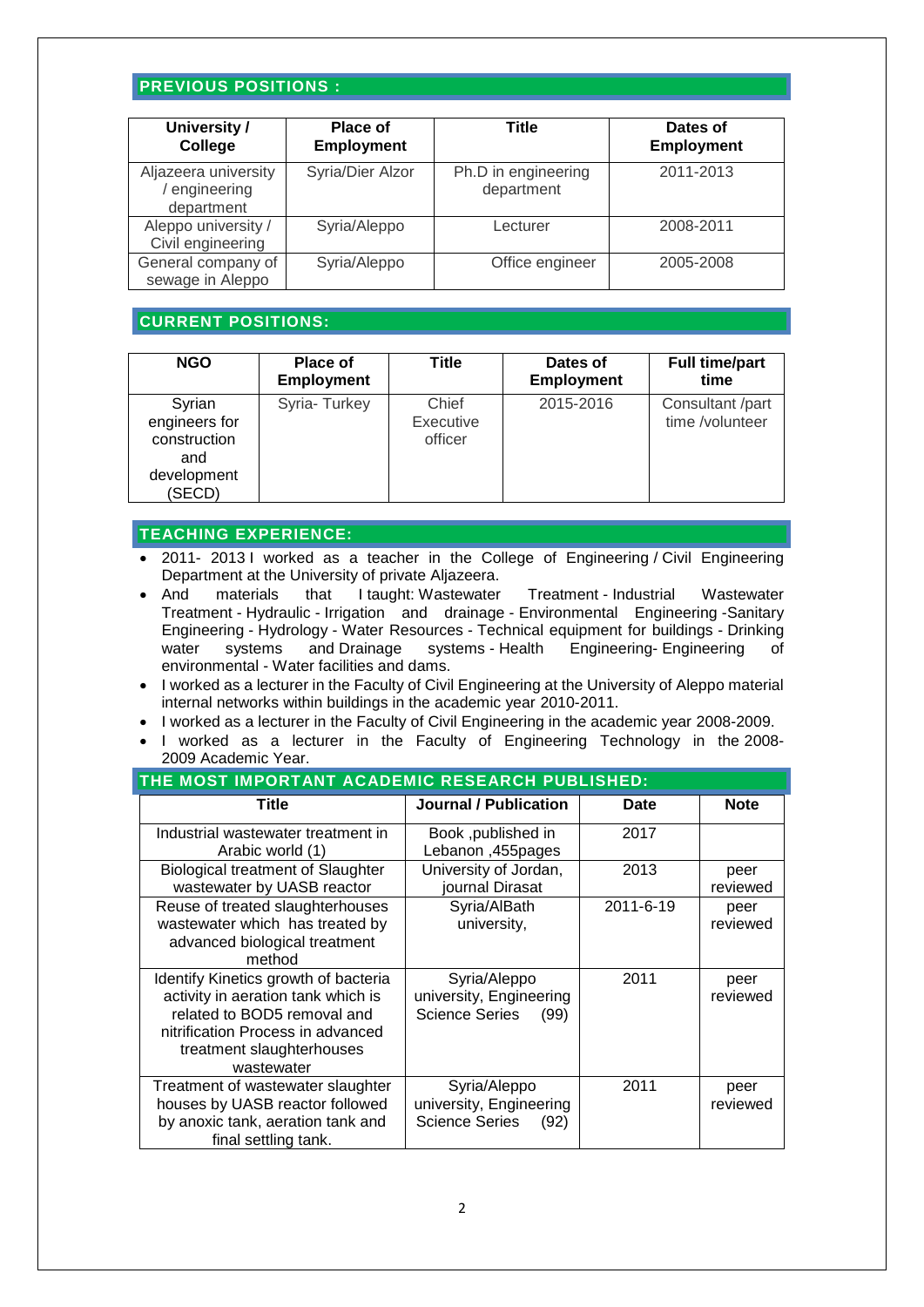| Biological treatment for<br>slaughterhouses wastewater                                          | Syria/Aleppo<br>university, Engineering<br><b>Science Series</b><br>(88)  | 2010 | peer<br>reviewed |
|-------------------------------------------------------------------------------------------------|---------------------------------------------------------------------------|------|------------------|
| Anaerobic biological treatment of<br>high organic load industrial<br>wastewater by UASB reactor | Syria/Aleppo<br>university, Engineering<br><b>Science Series</b><br>(58). | 2007 | peer<br>reviewed |

# **THE MOST IMPORTANT TRAINING COURSES WHICH I HAD**

- PMP Certified /2016 form project management institute.
- [MEAL \(Monitoring, Evaluation, Accountability and Learning\) in Emergencies](https://ccrs.pmi.org/Claim/details/18127601) 2016/ Curriculum Catholic Relief Services (CRS) / online
- Project Management PMD Pro Series 2016/online
- TOT sphere project 2015/ Gaziantep-Turkey.